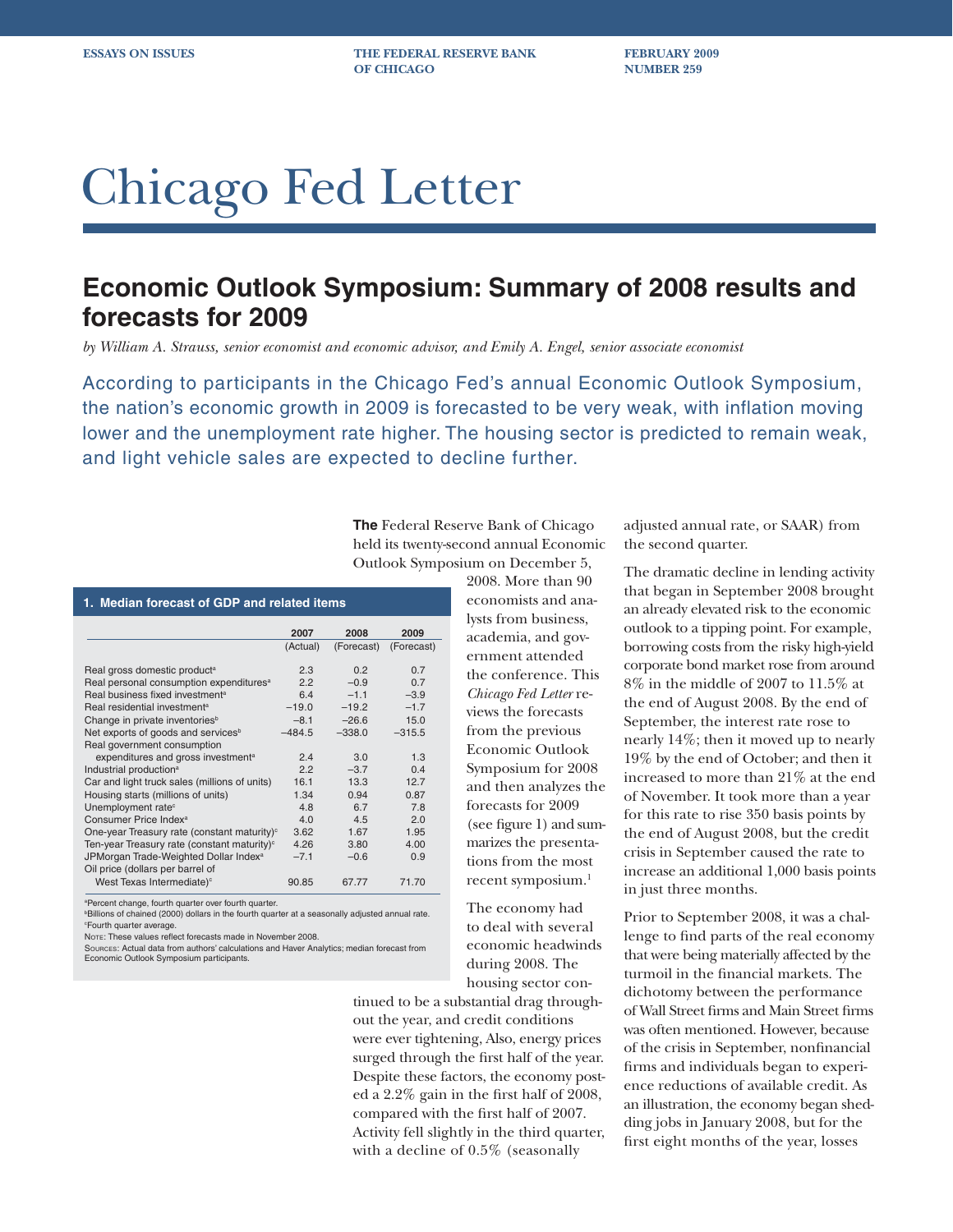averaged 81,900 jobs per month. During the last four months of 2008, job losses averaged 483,500 jobs per month. With job losses, consumer spending began to retrench, falling 3.8% in the third quarter of 2008. For the first three quarters of 2008, light vehicle sales (car and light truck sales) averaged 14.1 million units (SAAR)—12.8% below the comparable year-earlier period. However, in the fourth quarter of 2008, sales fell to 10.3 million units (SAAR)—36.0% below the final quarter of 2007.

much all sectors of the economy. The unemployment rate was expected to rise to  $5.0\%$  in the final quarter of  $2008$ ; however, with GDP growth well below potential, the rate rose quite sharply to 6.9% (this as well as some of the other numbers cited in the text are based on data available after the 2008 symposium). Inflation, as measured by the Consumer Price Index (CPI), was predicted to average 2.6% during 2008, lower than the 4.5% rate now expected for the year. In part, the gap is explained by oil prices.

### The 2008–09 period would mark the slowest two-year economic growth period since 1981–82.

It was not all bad economic news during 2008; international trade contributed quite a bit to the economy in 2008. While real gross domestic product (GDP) averaged  $1.1\%$  growth for the first three quarters of 2008, net exports contributed 1.6% to this growth. In other words, outside of trade, the economy would have recorded a 0.5% decline. In addition, oil prices, which peaked at \$147 per barrel in July, fell to below \$50 per barrel by the end of 2008.

Finally putting an end to a discussion that occurred quite often during the year, on December 1, 2008, the National Bureau of Economic Research's Business Cycle Dating Committee determined that economic activity had peaked in December 2007 and that the economy had begun a recession in January 2008.

#### **Performance versus forecasts**

At the 2007 Economic Outlook Symposium, participants had expected the economy to expand at a 2.5% rate in 2008. Using the consensus forecast for fourth quarter 2008 real GDP growth from the most recent Economic Outlook Symposium, real GDP is estimated to have risen by a very tepid 0.2% in 2008. (The remaining comparisons for GDP components use the consensus estimate from the most recent Economic Outlook Symposium for the fourth quarter of 2008 to calculate the annual values.) This overestimation of the economy's performance carried through to pretty

Oil prices were forecasted to average \$86 per barrel for the year, and while oil prices closed the year quite low, they averaged \$100 per barrel, 16% higher than predicted. Light vehicle sales were predicted to come in at 16.0 million units; this was clearly overly optimistic compared with the 13.1 million actually sold during 2008, the softest selling rate in 16 years. Housing starts were predicted to fall to 1.21 million units in 2008; however, housing starts actually decreased to 0.93 million units (SAAR) for the first 11 months of 2008. Similarly, residential investment was forecasted to decline by 4.0%, but it actually fell by a much greater 19.2%. One-year and ten-year Treasury rates were predicted to average 4.28% and 4.80%, respectively, by the end of 2008, versus actual rates of 0.99% and 3.25%, respectively.

#### **Economic outlook for 2009**

The forecast for 2009 is for economic growth to be quite weak. In 2009, the economy is expected to expand at 0.7%, following an estimated 0.2% increase in 2008. This would mark the slowest two-year economic growth period since 1981–82. With economic growth well below trend, the unemployment rate is expected to move significantly higher to average 7.8% in the fourth quarter of 2009. Since the economy will be experiencing tremendous slack in 2009, inflation, as measured by the CPI, is predicted to ease from 4.5% in 2008 to 2.0% in 2009. Oil prices are anticipated to rise

somewhat, averaging almost \$72 per barrel by the end of 2009. Personal consumption expenditures are forecasted to expand by a very slow rate of 0.7% in 2009. Light vehicle sales are expected to fall to 12.7 million, the lowest selling rate since 1991. Business fixed investment is expected to decrease 3.9%. Industrial production is forecasted to remain relatively flat, rising just 0.4% next year.

The housing sector is predicted to bottom out in the middle of 2009. Residential investment is predicted to fall by 1.7% in 2009, less of a drag than in 2008. The quarterly pattern of the forecast helps to identify when the consensus group expects the housing market to stabilize. After falling by a predicted 11.5% in the first quarter of 2009, residential investment is predicted to decline by a more moderate 5.0% in the second quarter and then remain unchanged in the third quarter. It is then expected to rise by 3.7% in the fourth quarter, which would mark the first positive gain in 15 quarters. Housing starts are anticipated to bottom out in the first half of 2009 at 0.81 million starts (SAAR) and then move up slightly to 0.88 million starts (SAAR) and 0.92 million starts (SAAR) in the final two quarters of 2009. For the year as a whole, 0.87 million housing starts are expected, the slowest pace of activity since the series began at the U.S. Department of Commerce in 1959.

The ten-year Treasury rate is forecasted to increase to 4.00% in 2009, and the one-year Treasury rate is expected to rise to 1.95%.

The trade-weighted U.S. dollar is predicted to edge higher in 2009, with an increase of  $0.9\%$ ; and the trade deficit is predicted to decline further.

#### **Financial outlook**

James Bianco, of Bianco Research LLC, expected the financial markets to bottom out in the first half of 2009 and then slowly normalize throughout the remainder of the year, although he expressed slight reservations about this prediction. According to Bianco, the challenge to this forecast lies chiefly in the inability of the private financial sector to adequately support the needs of the broader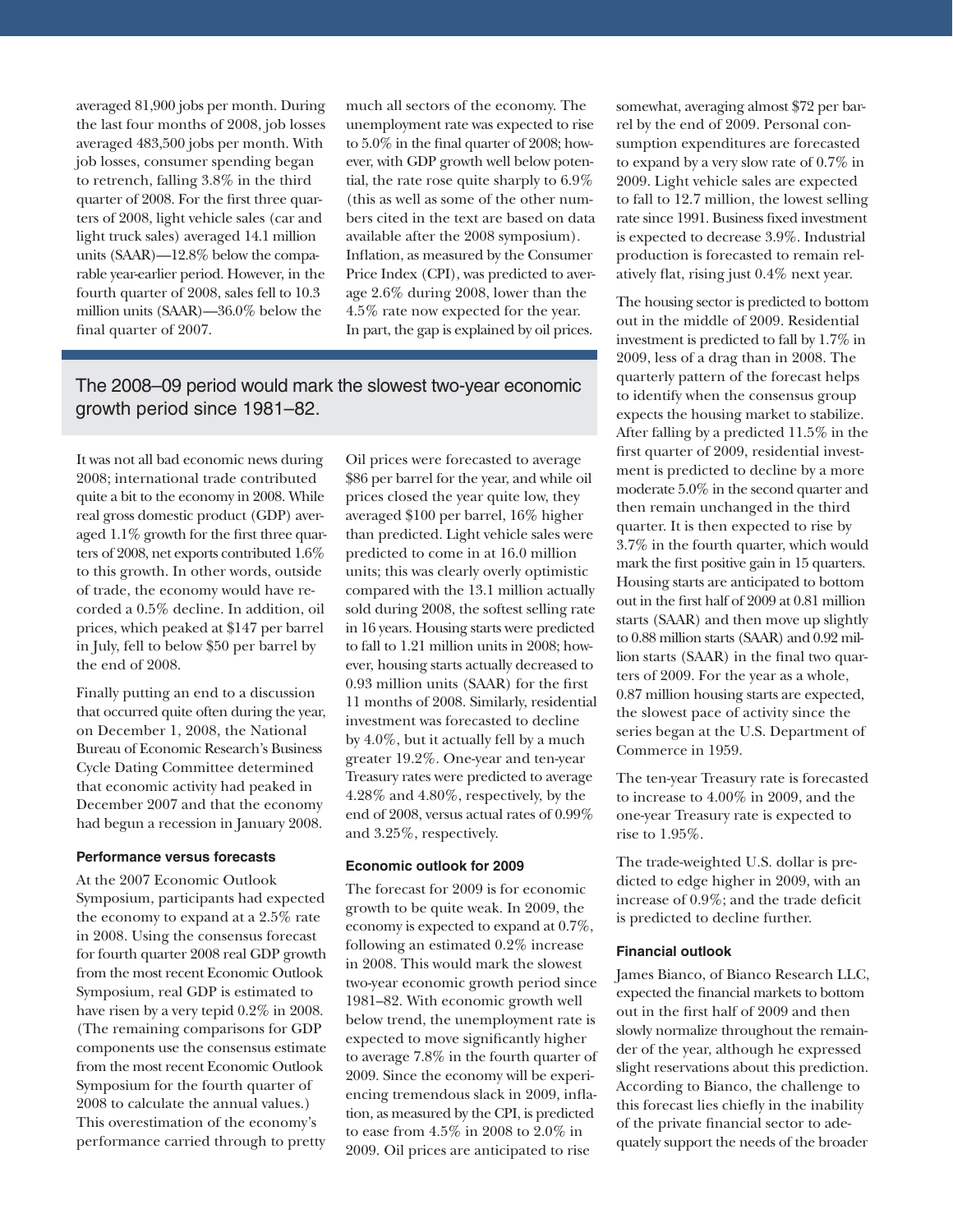economy. That is, at this juncture, the financial sector alone cannot provide enough cash flow and credit for the economy to operate as it had prior to the recession.

Bianco noted that the historic increase in national home prices has finally come to an end, after rising since 1939. He observed that, considering the U.S. residential real estate market is worth about \$38 trillion, it comes as no surprise that the housing downturn has significantly impacted the rest of the economy. Moreover, government funding has largely replaced private sector funding (e.g., commercial paper2 ), partly because of the problems associated with mortgagebacked securities. Even the Federal Reserve, he noted, has stepped in and created new tools such as the Term Auction Facility<sup>3</sup> in an effort to stem extreme volatility across financial markets. Therefore, Bianco predicted that financial markets will slowly return to equilibrium in the second half of 2009 after home prices hit bottom.

#### **Automotive outlook**

William Shearin, formerly with Chrysler LLC, presented composite measures of consumers' "ability to buy" and "willingness to buy," based on various economic indicators for November 2008, compared with the same month the previous year. Both composite measures, Shearin explained, indicated that U.S. consumers were less likely to buy automobiles in November 2008 than in November 2007. To illustrate both measures, he used a traffic light analogy—green for positive, yellow for neutral, and red for negative.

For consumers' ability to buy, Shearin noted the following indicators: disposable income, household debt, yield curve,<sup>4</sup> and inflation. From November 2007 to November 2008, disposable income switched from green to red and inflation changed from yellow to red. However, some indicators were more favorable: Household debt switched from red to yellow, and the yield curve changed from yellow to green. Overall, according to Shearin, consumers' ability to buy switched from yellow to red over the 12-month period.

Shearin then discussed consumers' willingness to buy, based on the following indicators: consumer attitudes, unemployment claims, workweek (the average hours worked per week in manufacturing), and the stock market. Almost all of these indicators turned red in November 2008. The one exception was the workweek, which turned from green to yellow. Overall, consumers' willingness to buy moved from green in late 2007 to red in late 2008.

Clearly, the short-term outlook for the auto sector is not positive. However, Shearin expected that once the U.S. economy recovers—changing the "ability to buy" factors to green—consumers will buy new cars because the average age of used vehicles in the U.S. has been increasing in recent years and is now approximately 6.5 years (a historically high average). This bodes well for new automobile sales in the longer run.

#### **Steel industry outlook**

Robert DiCianni, ArcelorMittal, explained that during the first half of 2008, steel outperformed the overall economy because of some strong markets, including nonresidential construction, energy (pipeline construction), machinery, mining, farming, infrastructure, and exports. (Over the same period, the automotive market was the only major market for steel that was weak.) However, during the second half of 2008, all the markets for steel came to a screeching halt on account of the weakening economy.

DiCianni predicted that credit markets would unwind during the second quarter of 2009 and then business activity would return to normal over the next several quarters. He expected housing starts to bottom out in the second quarter of 2009. DiCianni anticipated that the fourth quarter of 2008 would be the worst quarter for steel consumption in this recessionary cycle. He forecasted raw steel production to fall to 19.7 million tons in the fourth quarter of 2008. Currently, steel shipments are down because liquidation of the steel is occurring very slowly. DiCianni noted that rolled steel inventories are not likely to be replenished in 2009 because total liquidation of existing inventories may continue well

into 2009. Therefore, 2009 is anticipated to be a slow year for the steel industry. Nevertheless, domestic steel shipments are expected to gradually increase over the course of 2009, totaling 90.3 million tons.

DiCianni also commented on the cap-andtrade carbon emissions legislation, likely to be voted on by Congress in 2009. He stated that if the legislation imposes tough carbon emissions standards on U.S. manufacturers that are not matched in other countries, they will put domestic manufacturers, particularly those in the steel industry, at a significant competitive disadvantage, especially vis-à-vis developing markets. Moreover, if the cap-and-trade legislation passes in Congress, DiCianni argued, production will likely be transferred to less environmentally friendly production hubs, such as China. This would have a negative impact on domestic steel industry output.

#### **Commodity prices and globalization outlook**

Al Ambrose, CHS Inc., said he expected a good rest of 2008 and a strong 2009 for the farm and food sectors. At the time of the symposium, Ambrose predicted U.S. net farm income of \$95.7 billion in 2008, up from the preliminary value of \$86.8 billion in 2007. He forecasted yearly

Charles L. Evans, *President*; Daniel G. Sullivan, *Senior Vice President and Director of Research*; Douglas D. Evanoff, *Vice President, fi nancial studies*; Jonas D. M. Fisher, *Vice President*, *macroeconomic policy research*; Daniel Aaronson*, Vice President*, *microeconomic policy research*; William A. Testa, *Vice President*, *regional programs*, *and Economics Editor*; Helen O'D. Koshy and Han Y. Choi, *Editors*; Rita Molloy and Julia Baker, *Production Editors.*

*Chicago Fed Letter* is published monthly by the Research Department of the Federal Reserve Bank of Chicago. The views expressed are the authors' and are not necessarily those of the Federal Reserve Bank of Chicago or the Federal Reserve System.

© 2009 Federal Reserve Bank of Chicago *Chicago Fed Letter* articles may be reproduced in whole or in part, provided the articles are not reproduced or distributed for commercial gain and provided the source is appropriately credited. Prior written permission must be obtained for any other reproduction, distribution, republication, or creation of derivative works of *Chicago Fed Letter* articles. To request permission, please contact Helen Koshy, senior editor, at 312-322-5830 or email Helen.Koshy@chi.frb.org. *Chicago Fed Letter* and other Bank publications are available on the Bank's website at www.chicagofed.org.

ISSN 0895-0164